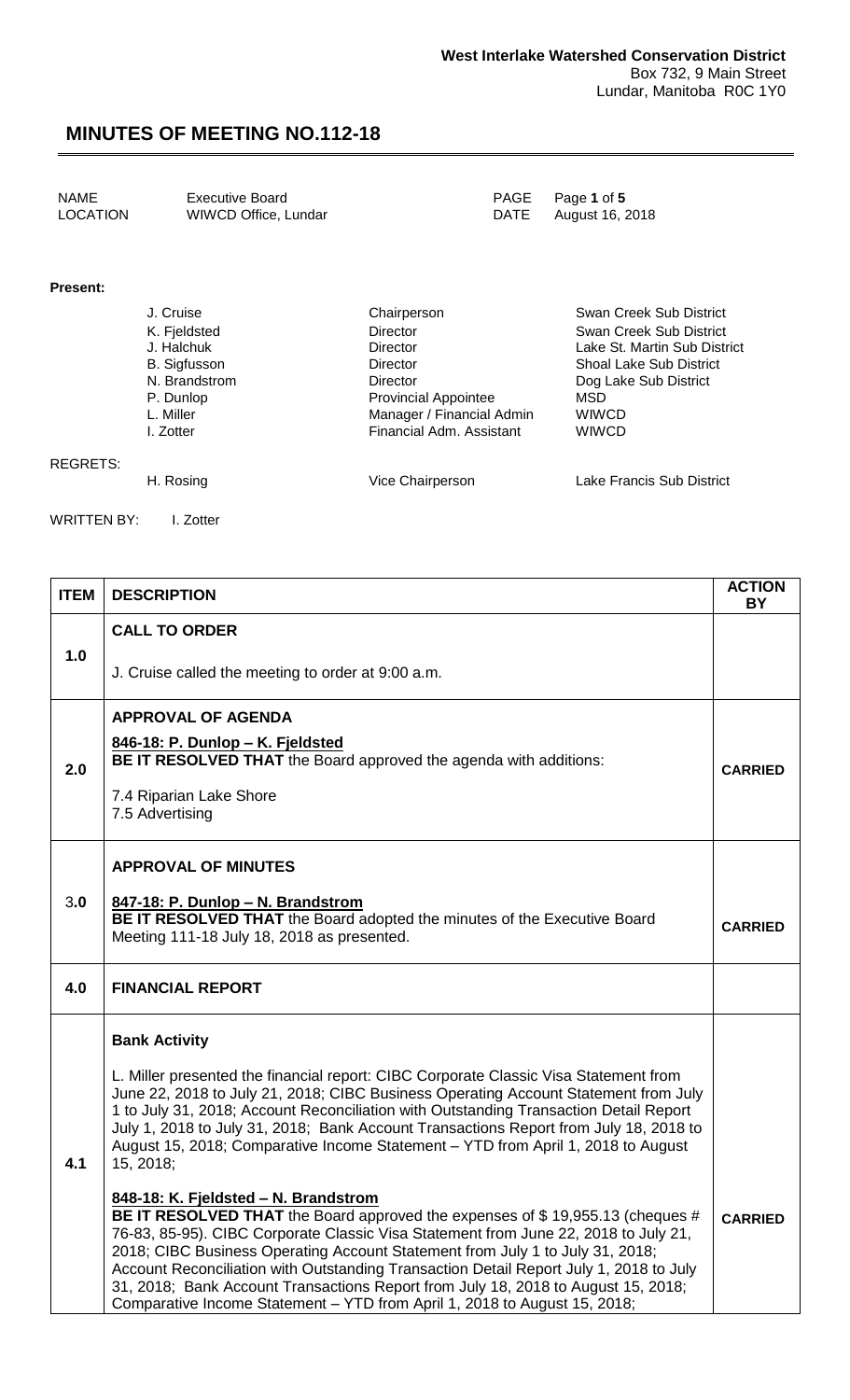| <b>NAME</b><br><b>LOCATION</b> | <b>Executive Board</b><br>WIWCD Office, Lundar                                                                                                                                                                                                                                                                                                                                                                                                                                                                                                                                                      | PAGE<br><b>DATE</b> | Page 2 of 5<br>August 16, 2018 |                |
|--------------------------------|-----------------------------------------------------------------------------------------------------------------------------------------------------------------------------------------------------------------------------------------------------------------------------------------------------------------------------------------------------------------------------------------------------------------------------------------------------------------------------------------------------------------------------------------------------------------------------------------------------|---------------------|--------------------------------|----------------|
| 5.0<br>6.0                     | <b>SUB DISTRICT RECOMMENDATIONS</b><br>Meetings are scheduled as following:<br>September 10, 2018 at 8:30 a.m. - Swan Creek Sub District at the WIWCD Office;<br>September 12, 2018 at 7:00 p.m. - Shoal Lake and Lake Francis Sub Districts at the<br>RM Office of St. Laurent;<br>September 13, 2018 at 7:00 p.m. - Lake ST. Martin and Dog lake Sub Districts at the<br>RM Office of West Interlake in Ashern<br><b>OLD BUSINESS</b>                                                                                                                                                             |                     |                                |                |
| 6.1                            | <b>Integrated Watershed Management plan (IWMP)</b><br>The information pertaining to Pit privies along Lake Manitoba shoreline presented to the<br>Board.<br>Project Management Team (PMT) meeting will be scheduled and announced shortly.                                                                                                                                                                                                                                                                                                                                                          |                     |                                |                |
| 6.2                            | <b>Winter Watering System Applications</b><br>Respond from M. Emilson has not been received.<br>K. Kallstrom is waiting for electrician and plumber to complete his Winter Off Site<br><b>Watering System Project.</b><br>B. Johnson and I. Johnson projects are in progress.<br>WIWCD received two new applications for the Winter Off Site Watering System.<br>Board members suggested to purchase a Surveyor's Wheel to measure the distance.<br>849-18: N. Brandstrom - P. Dunlop<br>BE IT RESOLVED THAT the Board approved K. Hanslip and C. Wimmer applications<br>pending on the inspection. |                     |                                | <b>CARRIED</b> |
| 6.3                            | <b>Hatchery Drain</b><br><b>Tabled</b>                                                                                                                                                                                                                                                                                                                                                                                                                                                                                                                                                              |                     |                                |                |
| 6.4                            | Winter Off Site Watering System Check List<br>The Board reviewed updated application. Requirement for the Off-Site Watering<br>System to be incorporated into Riparian Management Application.<br>849-18: N. Brandstrom - K. Fjeldsted<br>BE IT RESOLVED THAT the Board approved updated Application form as presented.                                                                                                                                                                                                                                                                             |                     |                                | <b>CARRIED</b> |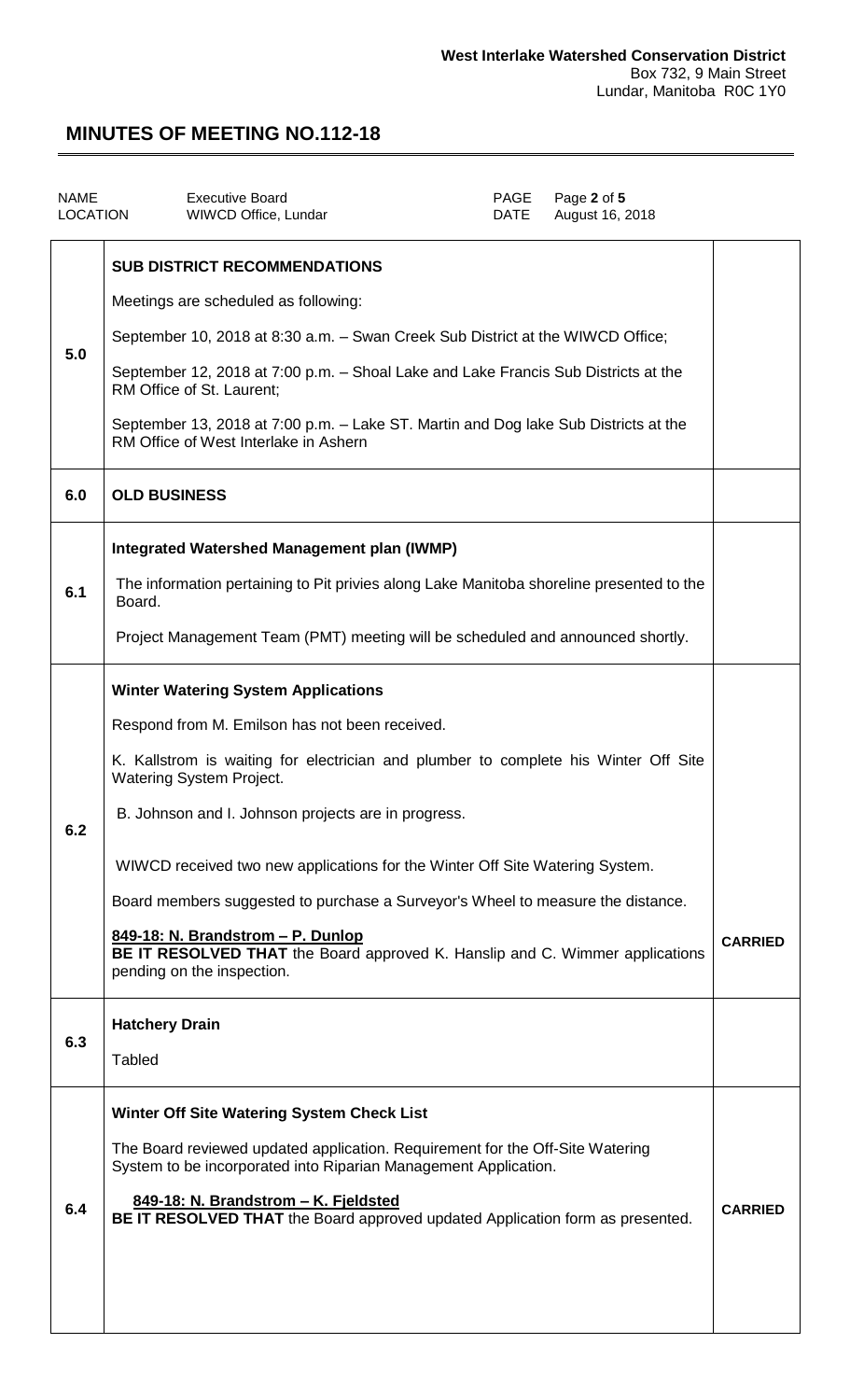| <b>NAME</b><br>LOCATION |                           | <b>Executive Board</b><br>WIWCD Office, Lundar                                                                                                                                                                                                                                                                                                                                                                                                                                                                                                                                                                                                                                                                                                             | PAGE<br>DATE | Page 3 of 5<br>August 16, 2018 |                |
|-------------------------|---------------------------|------------------------------------------------------------------------------------------------------------------------------------------------------------------------------------------------------------------------------------------------------------------------------------------------------------------------------------------------------------------------------------------------------------------------------------------------------------------------------------------------------------------------------------------------------------------------------------------------------------------------------------------------------------------------------------------------------------------------------------------------------------|--------------|--------------------------------|----------------|
| 6.5                     | <b>Policy</b><br>meeting. | Executive Directors reviewed Sample Policy for Providing Accessible Goods, Services or<br>Facilities for the Accessibility for Manitobans Act.<br>850-18: J. Halchuk - P. Dunlop<br>BE IT RESOLVED THAT the Board approved first reading of Policy for Providing<br>Accessible Goods, Services or Facilities for the Accessibility for Manitobans Act.<br>Information pertaining to Severance Pay in Manitoba will be discussed In Camera.<br>Sample of WIWCD Policy and Procedures Manual (Section 1 – Section 2.13) presented<br>to the Board. Executive Directors will review the Policy and will discuss it at next executive                                                                                                                          |              |                                | <b>CARRIED</b> |
| 7.0                     | <b>NEW BUSINESS</b>       |                                                                                                                                                                                                                                                                                                                                                                                                                                                                                                                                                                                                                                                                                                                                                            |              |                                |                |
| 7.1                     |                           | <b>RM's Levies Letters</b><br>Letters to the RM's were presented to the Board. Where the WIWCD is informing<br>municipalities that the CD did not receive Provincial Funding for 2018-2019 as requested.<br>To match confirmed provincial contribution RM's are presented with two options.<br>Once signed, letters will be distributed to municipalities.                                                                                                                                                                                                                                                                                                                                                                                                 |              |                                |                |
| 7.2                     |                           | <b>WIWCD Proposed Boundaries</b><br>The Board presented with briefing note from Manitoba Conservation Districts Association<br>(MCDA) to Minister Squires and senior management of Manitoba Sustainable<br>Development. Meeting minutes between MCDA and Minister Squires that took place on<br>August 2, 2018 reviewed by the Board.<br>The meeting with Minister Squires will take place on Wednesday, September 5, at 1:00<br>PM in the Golden Boy Dining Room at the Legislature. L. Miller, J. Cruise, H. Rosing and<br>B. Sigfusson will attend the Meeting. The Board discussed proposed boundaries of the<br>WIWCD. Concerns expressed by the Executive Board of Directors to be prepared by the<br>manager and will be addressed at this meeting. |              |                                |                |
| 7.3                     |                           | <b>Managers Contract</b><br>850-18: J. Halchuk - N. Brandstrom<br>BE IT RESOLVED THAT the Board approved manager's request                                                                                                                                                                                                                                                                                                                                                                                                                                                                                                                                                                                                                                 |              |                                | <b>CARRIED</b> |
| 7.4                     |                           | <b>Riparian Lake Shore</b><br>New application received for the Riparian Management Program. Applicant is intending<br>to fence off the shoreline of Lake Manitoba.<br>851-18: J. Halchuk - N. Brandstrom<br>BE IT RESOLVED THAT that the Board approved G. Bednarek application for the<br>Riparian Management Program pending on the inspection                                                                                                                                                                                                                                                                                                                                                                                                           |              |                                | <b>CARRIED</b> |
| 7.5                     | <b>Advertising</b>        | The WIWCD received a proposal to place an advertisement in Volume 10, Military<br>Service Recognition Book published by Royal Canadian Legion, Manitoba and<br>Northwest Ontario Command.<br>851-18: J. Halchuk - P. Dunlop<br>BE IT RESOLVED THAT the Board approved to place advertisement in Military Service<br>Recognition Book, Volume 10 at cost of \$235.00                                                                                                                                                                                                                                                                                                                                                                                        |              |                                | <b>CARRIED</b> |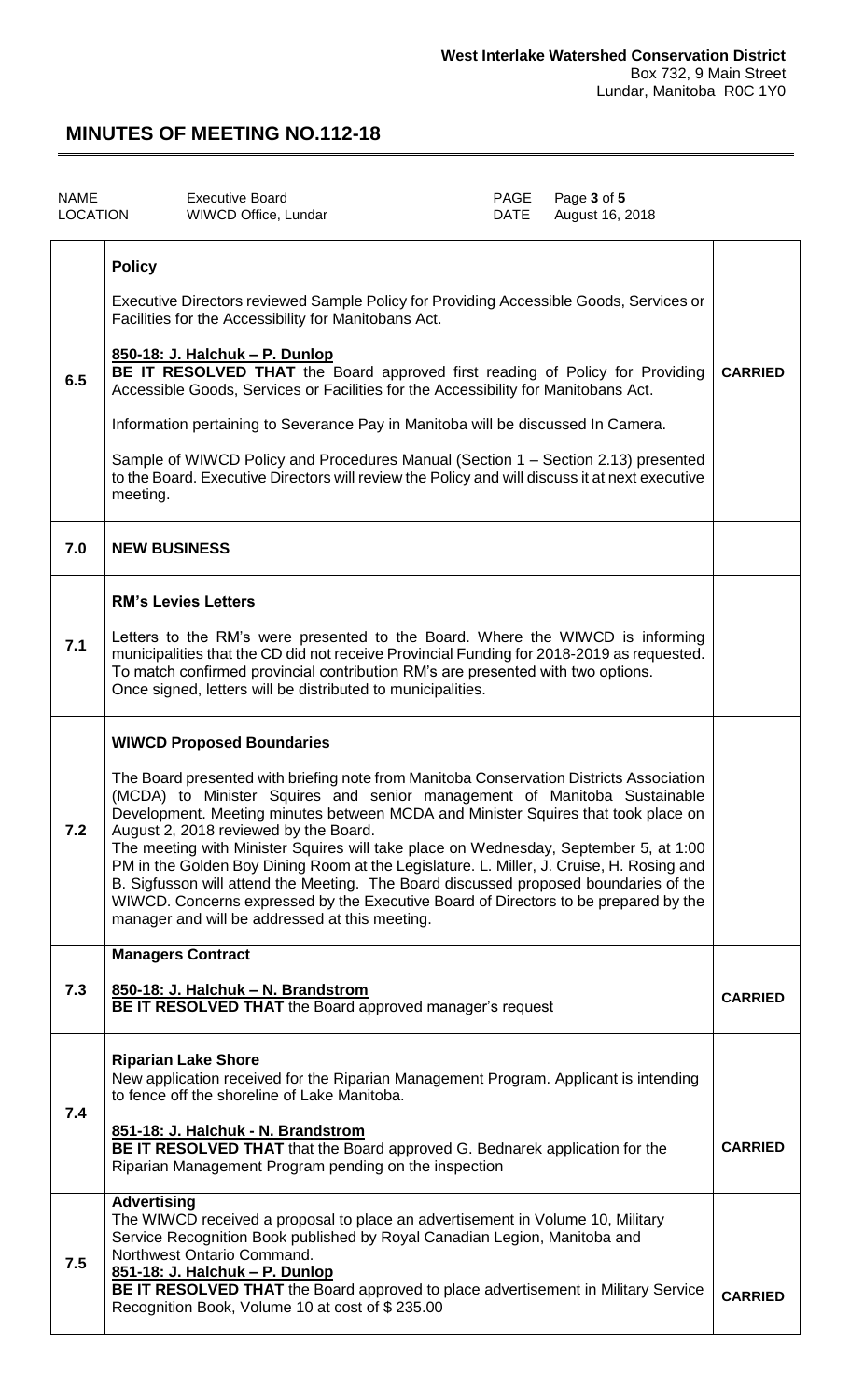NAME Executive Board<br>
LOCATION WIWCD Office, Lundar
PAGE Page 4 of 5

WIWCD Office, Lundar

| 8.0  | <b>REPORTS</b>                                                                                                                                                                                                                                                                                                                                                                                                                                                                                                                                                                                                                                                                                                                                                                                                                                                                                                                                                                                                                                                                                                                                                                                                                                                                                                                                                                                                                                                                                                                                                               |  |  |  |  |
|------|------------------------------------------------------------------------------------------------------------------------------------------------------------------------------------------------------------------------------------------------------------------------------------------------------------------------------------------------------------------------------------------------------------------------------------------------------------------------------------------------------------------------------------------------------------------------------------------------------------------------------------------------------------------------------------------------------------------------------------------------------------------------------------------------------------------------------------------------------------------------------------------------------------------------------------------------------------------------------------------------------------------------------------------------------------------------------------------------------------------------------------------------------------------------------------------------------------------------------------------------------------------------------------------------------------------------------------------------------------------------------------------------------------------------------------------------------------------------------------------------------------------------------------------------------------------------------|--|--|--|--|
| 8.1  | Chairperson<br>N/A                                                                                                                                                                                                                                                                                                                                                                                                                                                                                                                                                                                                                                                                                                                                                                                                                                                                                                                                                                                                                                                                                                                                                                                                                                                                                                                                                                                                                                                                                                                                                           |  |  |  |  |
| 8.2  | <b>MCDA Rep Report</b><br>N/A                                                                                                                                                                                                                                                                                                                                                                                                                                                                                                                                                                                                                                                                                                                                                                                                                                                                                                                                                                                                                                                                                                                                                                                                                                                                                                                                                                                                                                                                                                                                                |  |  |  |  |
| 8.3  | <b>Manager Report</b><br>Manager verbally reported to the Board on current activities of the WIWCD                                                                                                                                                                                                                                                                                                                                                                                                                                                                                                                                                                                                                                                                                                                                                                                                                                                                                                                                                                                                                                                                                                                                                                                                                                                                                                                                                                                                                                                                           |  |  |  |  |
| 9.0  | IN CAMERA DISCUSSION<br>852-18: B. Sigfusson - K. Fjeldsted<br>BE IT RESOLVED THAT the Board approved to move the meeting In-Camera at<br>10:25 a.m.<br>853-18: P. Dunlop - B. Sigfusson<br>BE IT RESOLVED THAT the Board approved to move the meeting out of Camera at<br>10:45 a.m.                                                                                                                                                                                                                                                                                                                                                                                                                                                                                                                                                                                                                                                                                                                                                                                                                                                                                                                                                                                                                                                                                                                                                                                                                                                                                        |  |  |  |  |
| 10.0 | <b>CORRESPONDENCE</b><br>$\triangleright$ Letter from Minister of Sustainable Development R. Squires inviting<br>representatives from the WIWCD to a two-hour session in the Golden Boy<br>Dining Room at Legislative Building on September 5, 2018 at 1:00 p.m.;<br>> Subdivision Application 4115-17-7686, Municipality of West Interlake. The<br>Board have no comments:<br>> Information pertaining "Investing in Canada Infrastructure Program";<br>The Letter from E. Dunbar, Acting Manager, Watershed Planning and<br>Programs, informing that the WIWCD Budget 2018-2019 has been<br>approved by Watershed Planning and Programs;<br>$\triangleright$ Emails from S. Goertzen regarding upcoming meetings with Minister<br>Squires;<br>Program Decline Letter from Canadian Agricultural Partnership, informing<br>➤<br>that Project #1000214236 for the Ag Action Manitoba Programs has been<br>declined;<br>$\triangleright$ The donation request for the Phil Cunningham Memorial Gold Day;<br>$\triangleright$ Letter from Manitoba Sustainable Development pertaining to the general<br>process for requesting engineering support from Surface Water<br>Management Section of Sustainable Development;<br>Email from Manitoba Environmental Industries Association regarding<br>upcoming MEIA Events;<br>$\triangleright$ Communication emails with E. Ouellet, representative of LakePulse<br>organisation, inquiring about the access to three small lakes in the<br>Municipality of West Interlake for purposes of the research and collecting<br>samples. |  |  |  |  |